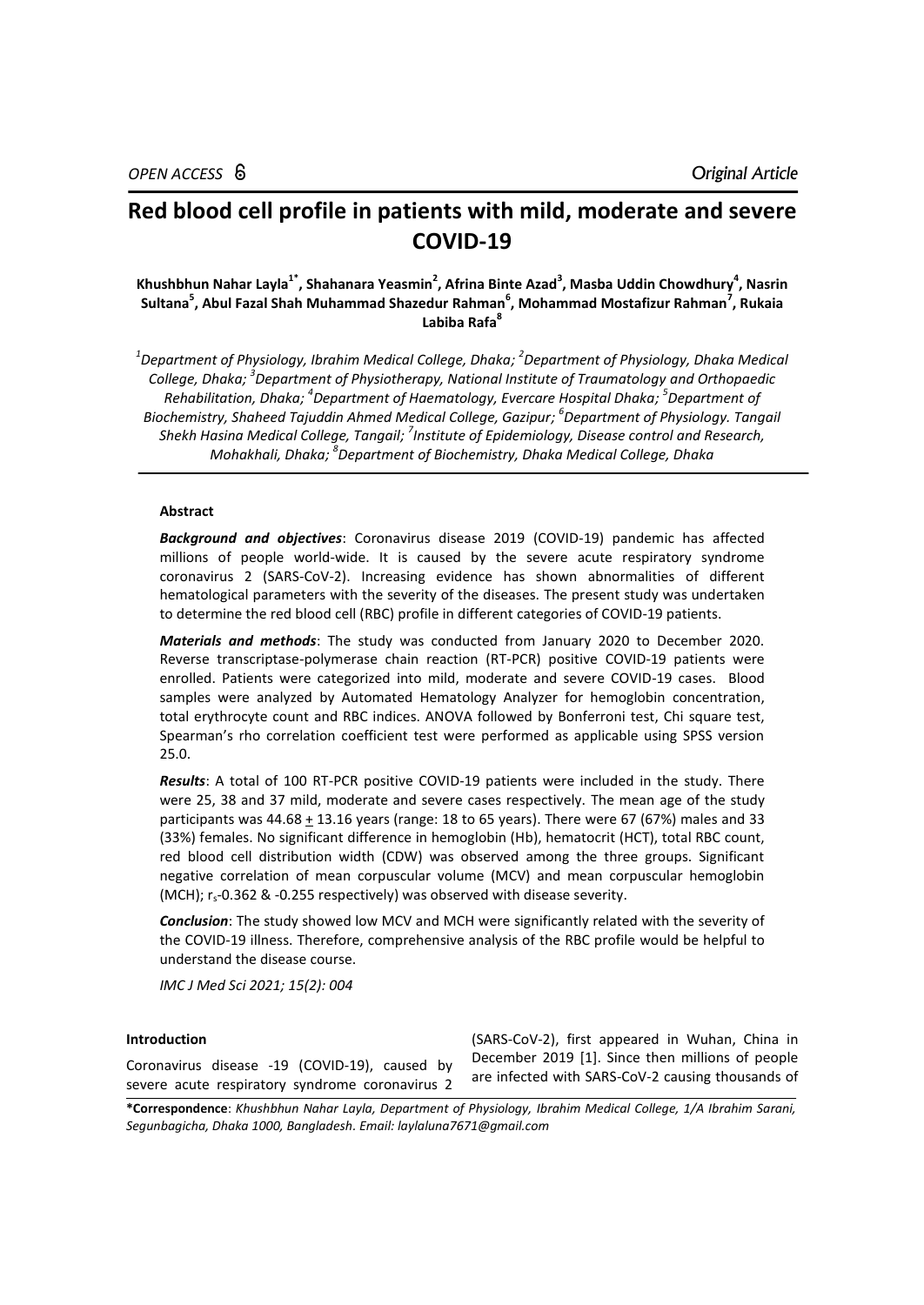death in more than 200 countries and regions around the world [2-4]. First case of COVID-19 was detected in Bangladesh on March, 2020 [5].

SARS-CoV-2 enters the pulmonary alveolar epithelial cells through angiotensin converting enzyme 2 (ACE2) receptor [2,6]. The main mechanism of inflammation and organ damage by SARS-CoV-2 is due to cytokines storm, especially in pulmonary vascular endothelial cells, with production of increased inflammatory cytokines such as IL-1B, IL-6, IL-12, IL-10, INF and MCP-1 [7]. This virus initially undergoes replication in the respiratory tract and then spread to other organs and tissues. At the bone marrow level, the virus causes cellular apoptosis resulting in reduction in hematopoiesis [8-10].

The cytokines act on progenitor cells of bone marrow and cause inactivation of platelets and leukocytes [9]. The inflammation alters hematological parameters in mild, moderate and severe COVID-19 patients [11- 13]. Therefore, the present study examined the RBC profiles in different categories of COVID-19 patients.

## **Materials and methods**

*Place of study and study population*: This cross sectional study was conducted at the Department of Physiology, Dhaka Medical College, from January 2020 to December 2020. The study was approved by the Institutional Review Board*.* Informed consent was obtained from each participant prior to enrollment in the study. RT*-*PCR positive COVID-19 patients attending Dhaka Medical College Hospital were enrolled.

Based on COVID-19 interim guidance by World Health Organization [14], the cases were categorized as mild, moderate and severe COVID-19 cases as stated below:

Mild: The clinical symptoms were mild, and there was no sign of pneumonia on imaging. Symptoms may be fever, cough, sore throat, malaise, headache, muscle pain and no shortness of breath.

Moderate: Fever and respiratory symptoms with radiological findings of pneumonia. Respiratory distress with <30 breaths/min, pulse oximetry showing saturation >93% at ambient air.

Severe: Respiratory distress (≥30 breaths/min) or finger oxygen saturation≤93% at rest or arterial partial pressure of oxygen (PaO<sub>2</sub>)/fraction of inspired oxygen (FiO2)≤300mmHg.

Demographic, clinical and laboratory data were recorded in a pre-designed structured data collection form.

*Collection of blood sample and tests*: About 5-6 ml of venous blood was collected aseptically from ante-cubital vein in a sterile EDTA tube. Blood samples were analyzed by Automated Hematology Analyzer for hemoglobin concentration, total RBC count and RBC indices.

*Data analysis*: ANOVA followed by Bonferroni test, Chi square test, Spearman's Rho correlation coefficient test were performed as applicable using SPSS version 25.0.

#### **Results**

A total of 100 RT-PCR positive COVID-19 patients were included in this study. There were 25, 38 and 37 mild, moderate and severe cases respectively. The mean age of the study participants was 44.68 + 13.16 years (range: 18 to 65 years). The mean age of the mild, moderate and severe COVID cases were 41.52 ± 13.48 (range: 18-61), 47.32 ± 12.10 (range: 23-65)

**Table-1**: *Age and gender distribution of mild, moderate and severe COVID-19 patients (N=100)*

|                   | COVID-19 cases |                 |               |
|-------------------|----------------|-----------------|---------------|
| <b>Parameters</b> | Mild           | <b>Moderate</b> | <b>Severe</b> |
|                   | n ( %)         | n ( %)          | n ( %)        |
| <b>Total case</b> | 25(25)         | 38 (38)         | 37 (37)       |
| Age in years      |                |                 |               |
| $30$              | 7(28.0)        | 3(7.9)          | 7(18.9)       |
| $31 - 40$         | 7(28.0)        | 11 (28.9)       | 8(21.6)       |
| $41 - 50$         | 3(12.0)        | 9(23.7)         | 6(16.2)       |
| $51 - 60$         | 7(28.0)        | 9(23.7)         | 12 (32.4)     |
| >60               | 1(4.0)         | 6(15.8)         | 4(10.8)       |
| Gender*           |                |                 |               |
| Male              | 18 (72.0)      | 26(68.4)        | 23(62.2)      |
| Female            | 7(28.0)        | 12 (31.6)       | 14 (37.8)     |

*Note: \* p = 0.702, calculated by chi square test*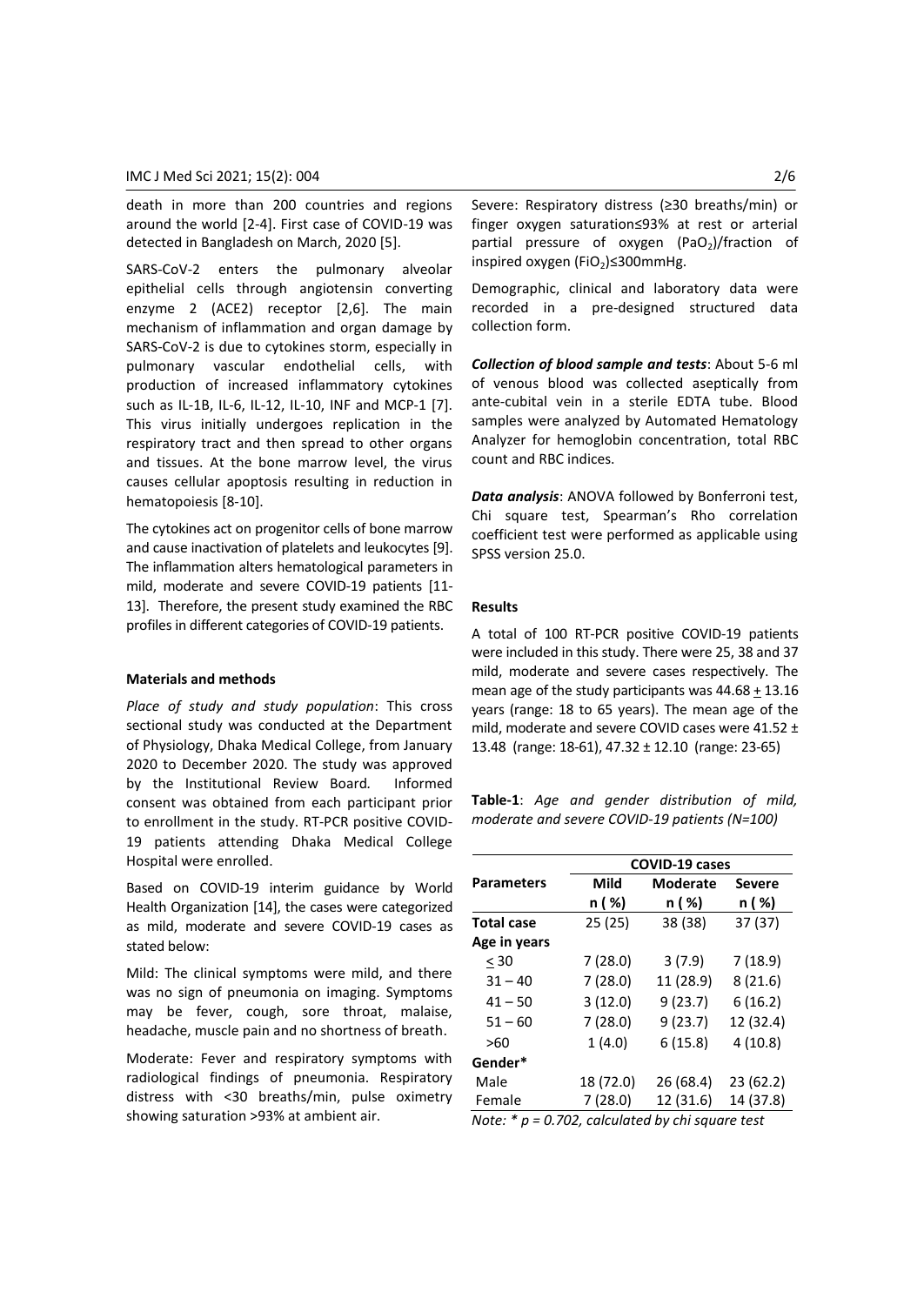IMC J Med Sci 2021; 15(2): 004 3/6

| <b>RBC</b> profile | Mild<br>$(n=25)$          | Moderate (Group B)<br>$(n=38)$ | <b>Severe</b><br>$(n=37)$ | p-value |
|--------------------|---------------------------|--------------------------------|---------------------------|---------|
| Hb $(g/d)$         | $12.11 \pm 1.75$ (9.1-15) | $11.30\pm2.12$ (9-14.3)        | 11.10±1.91 (8.8-14.6)     | 0.432   |
| Total RBC          | $4.18\pm0.62$ (2.84-5.16) | $4.31\pm0.58$ (2.57-5.08)      | $4.49\pm0.59$ (2.89-5.41) | 0.127   |
| HCT                | 36.17±5.23 (27.40-45.40)  | 36.30±4.95 (23.20-45.60)       | 36.07±5.26 (24.00-44.90)  | 0.981   |
| RDW-CV             | 15.36±2.91 (11.00-24.20)  | 15.55±2.83 (13.60-27.80)       | 16.12±2.34 (12.30-20.60)  | 0.228   |
| MCV (fl)           | 86.76±4.83 (79.40-96.40)  | 84.24±6.93 (67.30-94.60)       | 80.45±7.00 (60.80-91.20)  | 0.001   |
| MCH (pg)           | 28.20±2.47 (25.00-34.10)  | 26.84±2.27 (20.40-29.30)       | 26.42±2.84 (20.30-31.50)  | 0.026   |
| MCHC (g/dl)        | 32.45±1.28 (30.40-35.40)  | 31.61±1.28 (28.20-33.30)       | 32.82±1.21 (30.20-35.50)  | 0.284   |

**Table-2a**: *RBC profile of mild, moderate and severe COVID-19 patients (N=100)*

*Note: ANOVA test was done to measure the level of significance among the groups. Hb: Hemoglobin, HCT: Hematocrit, RDW-CV: Red cell distribution width, MCV: Mean corpuscular volume, MCH: Mean corpuscular hemoglobin, MCHC: Mean corpuscular hemoglobin concentration.*

and  $45.24 \pm 13.97$  (range: 18-65) years respectively (p=0.236; calculated by ANOVA). Out of 100 cases, there were 67 (67%) males and 33 (33%) females and no significant difference in gender distribution (*p* = 0.702) was found among the mild, moderate and severe cases (Table-1).

Detail RBC profile of mild, moderate and severe COVID-19 patients is shown in Table-2a. No significant difference in hemoglobin, hematocrit (HCT), total RBC count, red blood cell distribution width (CDW-cv) was observed among the three groups. Mean corpuscular volume (MCV) values of RBC was significantly less in severe COVID-19 cases compared to mild (p=0.04) and moderate cases (p=0.001) (Table-2a and 2b) while MCH was significantly (p=0,025) less in severe compared to moderate cases. Spearman's correlation revealed (Table-3, Fig-1a and 1b) statistically significant negative correlation ( $r_s$  = -0.362 and -0.255 respectively) of MCV and MCH with increasing disease severity.

| Table-2b: Bonferroni test for RBC indices |  |  |  |  |
|-------------------------------------------|--|--|--|--|
|-------------------------------------------|--|--|--|--|

| <b>RBC</b> indices | p-value                |               |               |  |
|--------------------|------------------------|---------------|---------------|--|
|                    | Mild vs<br>Moderate vs |               | Mild vs       |  |
|                    | <b>Moderate</b>        | <b>Severe</b> | <b>Severe</b> |  |
| MCV                | 0.408                  | 0.001         | 0.040         |  |
| MCH                | 0.121                  | 0.025         | 1.000         |  |

**Table-3**: *Correlation of RBC indices with mild, moderate and severe COVID-19 patients*

| <b>RBC</b> profile | $r_{\rm s}$ | p-value |
|--------------------|-------------|---------|
| Hb                 | $-0.173$    | 0.086   |
| <b>HCT</b>         | $-0.010$    | 0.922   |
| RDW (CV)           | $+0.114$    | 0.258   |
| TC of RBC          | $+0.203$    | 0.042   |
| <b>MCV</b>         | $-0.362$    | < 0.001 |
| <b>MCH</b>         | $-0.255$    | 0.011   |
| <b>MCHC</b>        | $+0.153$    | 0.129   |

*Spearman's correlation coefficient test was done.*



**Figure-1a**: *Correlation of MCV with mild, moderate and severe COVID-19 patients*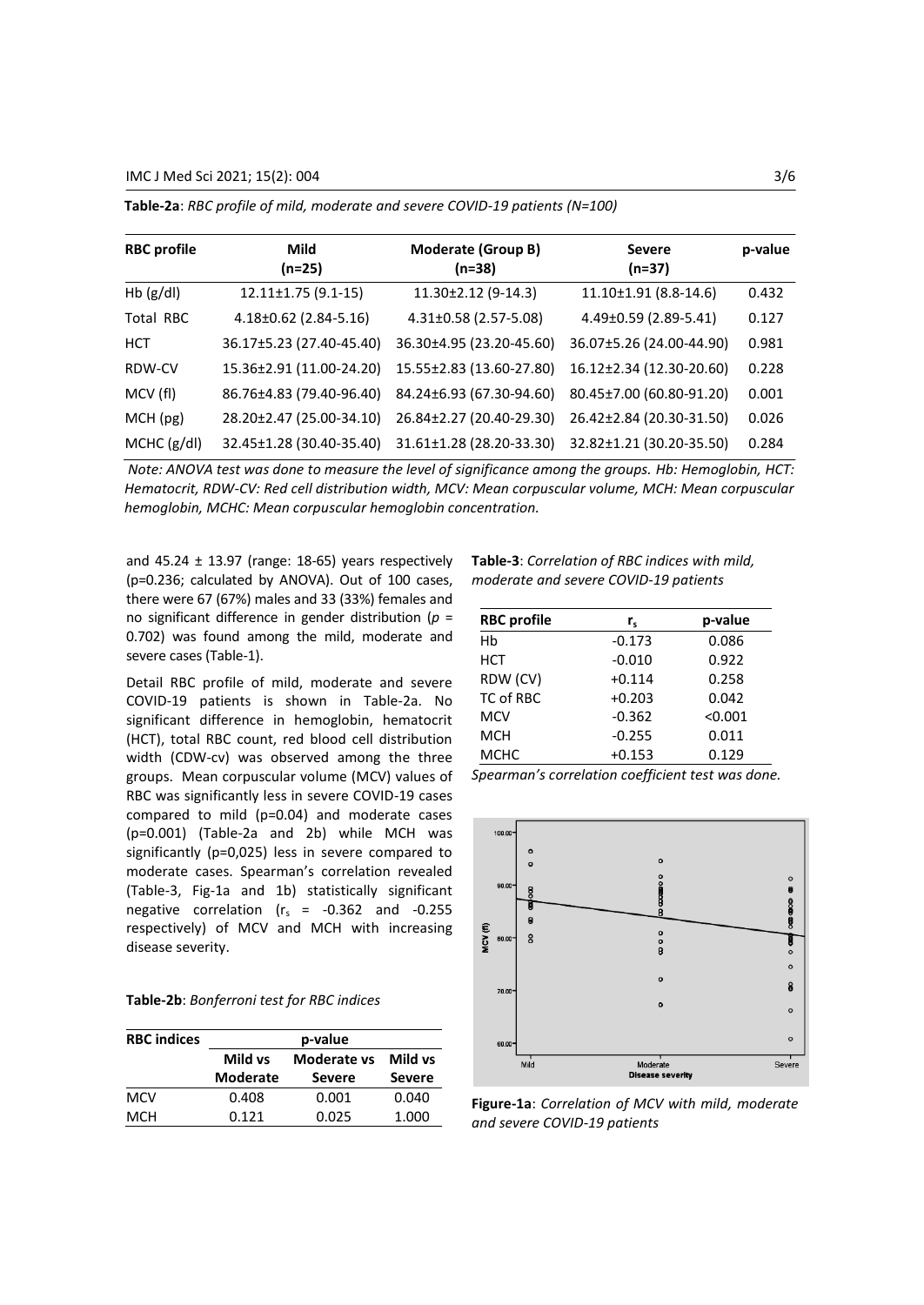

**Figure-1b**: *Correlation of MCH with mild, moderate and severe COVID-19 patients*

# **Discussion**

The present study was undertaken to assess the changes of RBC indices of mild, moderate and severe COVID-19 patients. In the present study most of the RBC indices were similar in all three groups except for MCV and MCH. In our study, the mean hemoglobin concentration in mild, moderate and severe COVID-19 cases were not statistically significant (*p* =0.432).This finding was in agreement with the study done by Lippi and Plebani [11]). On the contrary, other studies reported significant association of COVID severity and hemoglobin level [4, 15]. Hemoglobin concentrations showed negative correlation ( $r = -0.173$ ) with severity of disease but is not statistically significant ( $p = 0.086$ ). Anemia is not a common finding in patients suffering from COVID-19 [16-18]. Hemoglobin production may be impaired due to direct infection of precursor cells by the virus itself [19] and due to inflammation of mature erythrocyte [20]. Autoimmune hemolytic anemia is reported due to development of cytokine storm syndrome [21]. Anemia could be the result of iron-restricted erythropoiesis arising from alterations in iron metabolism [22].

In the present study, though we found lower hemoglobin level and higher RDW-CV in severe group in comparison to mild and moderate groups, but the differences were not statistically significant. However, other study reported significant higher level of RDW-CV and lower level of hemoglobin, HCT in severe group [23,24]. In this study we found significant lower MCV and MCH values in severe group compared to mild and moderate cases. Similar findings were also reported by others [25]. RBC anisocytosis in COVID-19 occurs due to direct cytopathic injury to circulating erythrocyte and bone marrow precursors and indirect erythrocyte damage consequent to hemolytic anemia or intravascular coagulopathy, and disturbance of iron metabolism due to ongoing inflammatory response [23]. SARS-CoV-2 infection generates important structural change in membrane of circulating red blood cells, both in protein and lipid level [26]. SARS-C0V-2 causes oxidative damages and consequent fragmentation of protein. SARS-CoV-2 infection may be associated with hemophagocytic phenomena characterized by macrophage engulfment of both mature erythrocytes and erythroblasts [27]. A coexistent indirect injury like molecular mimicry between spike protein of SARS-CoV-2 and the protein ankyrin 1 may also explain the disturbance of RBC biology in patients with SARS-CoV-2 infection [28]. Intravascular coagulopathy is also common in severe COVID-19 patients [29]. Erythrocyte injury occurs due to development of both macro and micro thrombi in many blood vessels, which could contribute morphological abnormalities of erythrocyte [30].

Our study had some limitations. The number of samples in each category of illness was small and multiple blood samples were not taken at different time points of the disease course to see the status of RBC profiles. This study showed that low MCV and MCH were significantly associated with the severity of the illness. So, comprehensive analysis of the RBC parameters would be helpful for early identification and better management of severe COVID-19 disease.

## **Conflict of interest**: None

## **Reference**

1. Zhu N, Zhang D, Wang W, Li X, Yang B, Song J, et al. A novel coronavirus from patients with pneumonia in China, 2019. *N Engl J Med.* 2020; **382**: 727-733.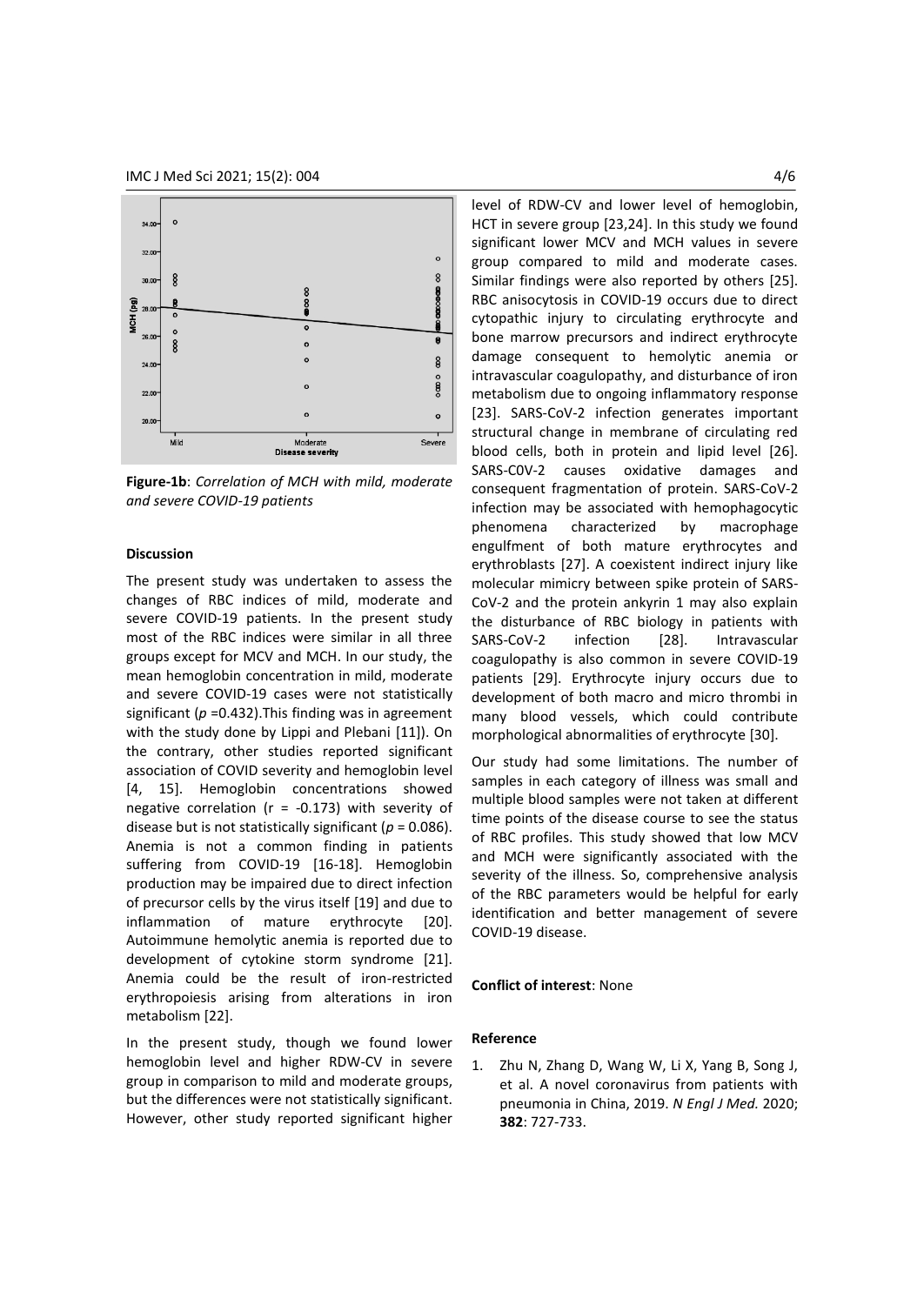- 2. Jiang F, Deng L, Zhang L, Cai Y, Cheung CW, Xia Z. Review of the clinical characteristics of coronavirus disease 2019 (COVID-19). *J Gen Intern Med.* 2020; **35**(5): 1545-1549.
- 3. Peeri NC, Shrestha N, Rahman MS, Zaki R, Tan Z, Bibi S, et al. The SARS, MERS and novel coronavirus (COVID-19) epidemics, the newest and biggest global health threats: what lessons have we learned*? Intern J Epidemiol.* 2020; **49**(3): 717-726.
- 4. Yuan X, Huang W, Ye B, Chen C, Huang R, Wu F, et al. Changes of hematological and immunological parameters in COVID-19 patients. *Intern J Hematol.* 2020; **112**(4): 553-559.
- 5. Bhuiyan MN, Giti S, Hossen MS, Rahman MM, Zannat MN, Chokroborty S. Haematologic profile abnormalities and coagulopathy associated with Covid-19: A prospective study of 100 patients. *J Bangladesh Coll Phys Surg.* 2020; **3**: 61-66.
- 6. Wan S, Xiang YI, Fang W, Zheng Y, Li B, Hu Y, et al. Clinical features and treatment of COVID‐19 patients in northeast Chongqing. *J Med Virol.*  2020; **92**(7): 797-806.
- 7. Huang C, Wang Y, Li X, Ren L, Zhao J, Hu Y, et al. Clinical features of patients infected with 2019 novel coronavirus in Wuhan, China. *Lancet.* 2020; **395**(10223): 497-506.
- 8. Xu P, Zhou Q, Xu J. Mechanism of thrombocytopenia in COVID-19 patients. *Ann Hematol.* 2020; **99**(6): 1205-1208.
- 9. Cascella M, Rajnik M, Aleem A, Dulebohn S, Di Napoli R. Features, evaluation, and treatment of coronavirus (COVID-19). *Stat Pearls.* 2020; **52**(171): 1-7
- 10. Amgalan A, Othman M. Exploring possible mechanisms for COVID‐19 induced thrombocytopenia: Unanswered questions. *J Thromb Haemost.* 2020; **18**(6): 1514-1516.
- 11. Lippi G, Plebani M. Laboratory abnormalities in patients with COVID-2019 infection. *Clin Chem Lab Med (CCLM).* 2020; **58**(7): 1131-1134.
- 12. Sardu C, Gambardella J, Morelli MB, Wang X, Marfella R, Santulli G. Hypertension, thrombosis, kidney failure, and diabetes:Is

COVID-19 an endothelial disease? A comprehensive evaluation of clinical and basic evidence. *J Clin Med.2020*; **9**(5): 1417.

- 13. Magro C, Mulvey JJ, Berlin D, Nuovo G, Salvatore S, Harp J, et al. Complement associated microvascular injury and thrombosis in the pathogenesis of severe COVID-19 infection: a report of five cases. *Transl Res.* 2020; **220**: 1-13.
- 14. World Health Organization. Clinical management of COVID-19: interim guidance, 27 May 2020. Geneva: World Health Organization; 2020. 62 p. Report No.: WHO/2019-nCoV/clinical/2020.5.
- 15. Wang C, Deng R, Gou L, Fu Z, Zhang X, Shao F, et al. Preliminary study to identify severe from moderate cases of COVID-19 using combined hematology parameters. *Ann Transl Med.*  2020; **8**(9): 593.
- 16. Guan WJ, Ni ZY, Hu Y, Liang WH, Ou CQ, He JX, et al. Clinical characteristics of coronavirus disease 2019 in China. *N Engl J Med.* 2020; **382**(18): 1708-1720.
- 17. Chen N, Zhou M, Dong X, Qu J, Gong F, Han Y, et al. Epidemiological and clinical characteristics of 99 cases of 2019 novel coronavirus pneumonia in Wuhan, China: a descriptive study. *Lancet.* 2020; **395**(10223): 507-513.
- 18. Xu XW, Wu XX, Jiang XG, Xu KJ, Ying LJ, Ma CL, et al. Clinical findings in a group of patients infected with the 2019 novel coronavirus (SARS-Cov-2) outside of Wuhan, China: retrospective case series. *BMJ.* 2020; **368**: 1-7.
- 19. Yang M, Li CK, Li K, Hon KL, Ng MH, Chan PK, et al. Hematological findings in SARS patients and possible mechanisms. *Intern J Mol Med.* 2004; **14**(2): 311-315.
- 20. McCranor BJ, Kim MJ, Cruz NM, Xue QL, Berger AE, Walston JD, Civin CI, Roy CN. Interleukin-6 directly impairs the erythroid development of human TF-1 erythroleukemic cells. *Blood Cells Mol Dis*. 2014; **52**(2-3): 126-133.
- 21. Lazarian G, Quinquenel A, Bellal M, Siavellis J, Jacquy C, Re D, et al. Autoimmune haemolytic